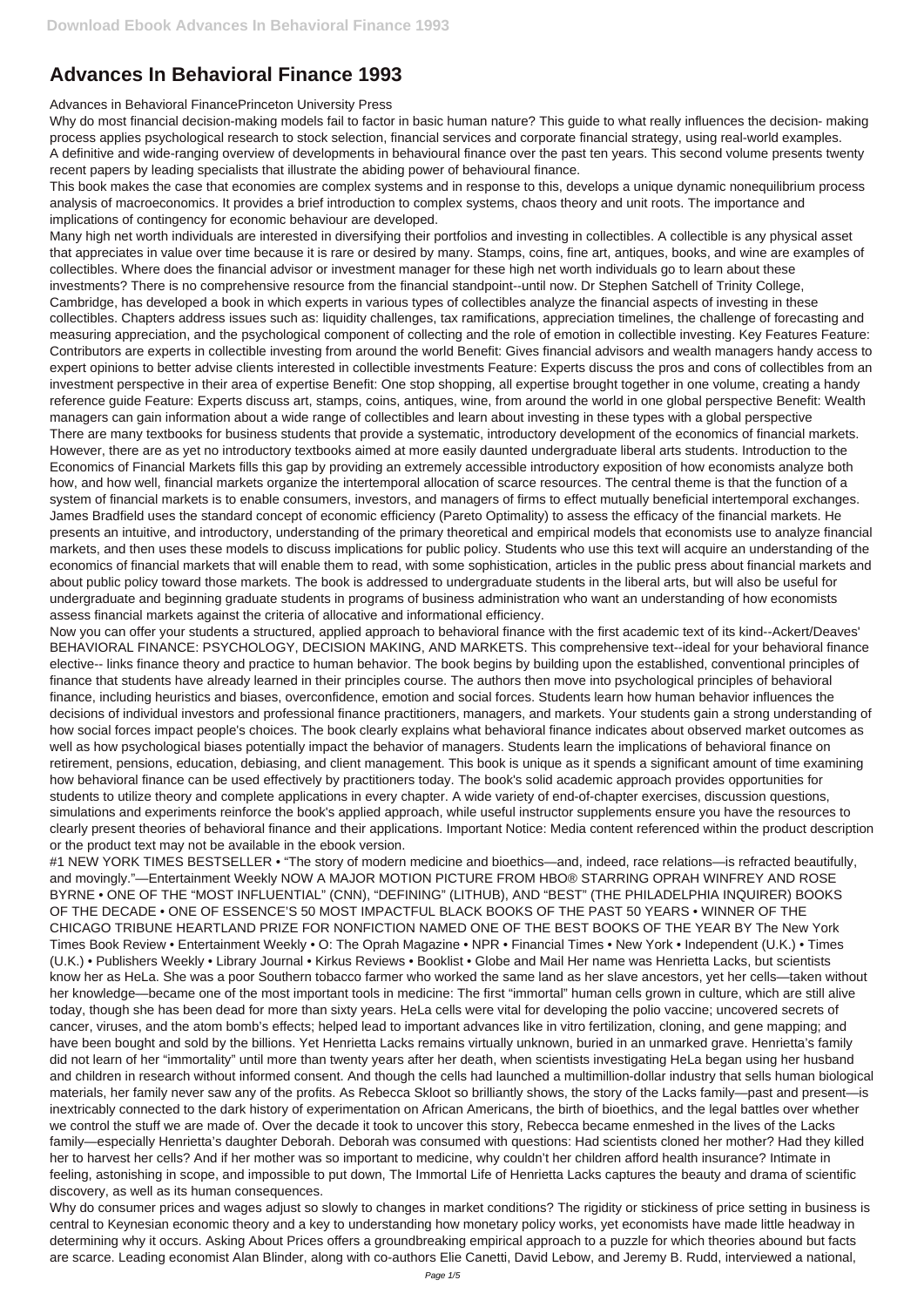multi-industry sample of 200 CEOs, company heads, and other corporate price setters to test the validity of twelve prominent theories of price stickiness. Using everyday language and pertinent scenarios, the carefully designed survey asked decisionmakers how prominently these theoretical concerns entered into their own attitudes and thought processes. Do businesses tend to view the costs of changing prices as prohibitive? Do they worry that lower prices will be equated with poorer quality goods? Are firms more likely to try alternate strategies to changing prices, such as warehousing excess inventory or improving their quality of service? To what extent are prices held in place by contractual agreements, or by invisible handshakes? Asking About Prices offers a gold mine of previously unavailable information. It affirms the widespread presence of price stickiness in American industry, and offers the only available guide to such business details as what fraction of goods are sold by fixed price contract, how often transactions involve repeat customers, and how and when firms review their prices. Some results are surprising: contrary to popular wisdom, prices do not increase more easily than they decrease, and firms do not appear to practice anticipatory pricing, even when they can foresee cost increases. Asking About Prices also offers a chapter-by-chapter review of the survey findings for each of the twelve theories of price stickiness. The authors determine which theories are most popular with actual price setters, how practices vary within different business sectors, across firms of different sizes, and so on. They also direct economists' attention toward a rationale for price stickiness that does not stem from conventional theory, namely a strong reluctance by firms to antagonize or inconvenience their customers. By illuminating how company executives actually think about price setting, Asking About Prices provides an elegant model of a valuable new approach to conducting economic research.

The Second Edition of Johnny Saldaña's international bestseller provides an in-depth guide to the multiple approaches available for coding qualitative data. Fully up to date, it includes new chapters, more coding techniques and an additional glossary. Clear, practical and authoritative, the book: -describes how coding initiates qualitative data analysis -demonstrates the writing of analytic memos -discusses available analytic software -suggests how best to use The Coding Manual for Qualitative Researchers for particular studies. In total, 32 coding methods are profiled that can be applied to a range of research genres from grounded theory to phenomenology to narrative inquiry. For each approach, Saldaña discusses the method's origins, a description of the method, practical applications, and a clearly illustrated example with analytic follow-up. A unique and invaluable reference for students, teachers, and practitioners of qualitative inquiry, this book is essential reading across the social sciences.

Aswath Damodaran, distinguished author, Professor of Finance, and David Margolis, Teaching Fellow at the NYU Stern School of Business, have delivered the newest edition of Applied Corporate Finance. This readable text provides the practical advice students and practitioners need rather than a sole concentration on debate theory, assumptions, or models. Like no other text of its kind, Applied Corporate Finance, 4th Edition applies corporate finance to real companies. It now contains six real-world core companies to study and follow. Business decisions are classified for students into three groups: investment, financing, and dividend decisions.

Standard economics theory is built on the assumption that human beings act rationally in their own self interest. But if rationality is such a reliable factor, why do economic models so often fail to predict market behavior accurately? According to Richard Thaler, the shortcomings of the standard approach arise from its failure to take into account systematic mental biases that color all human judgments and decisions. Twenty years ago, behavioral economics did not exist as a field. Most economists were deeply skeptical--even antagonistic--toward the idea of importing insights from psychology into their field. Today, behavioral economics has become virtually mainstream. It is well represented in prominent journals and top economics departments, and behavioral economists, including several contributors to this volume, have garnered some of the most prestigious awards in the profession. This book assembles the most important papers on behavioral economics published since around 1990. Among the 25 articles are many that update and extend earlier foundational contributions, as well as cutting-edge papers that break new theoretical and empirical ground. Advances in Behavioral Economics will serve as the definitive one-volume resource for those who want to familiarize themselves with the new field or keep up-to-date with the latest developments. It will not only be a core text for students, but will be consulted widely by professional economists, as well as psychologists and social scientists with an interest in how behavioral insights are being applied in economics. The articles, which follow Colin Camerer and George Loewenstein's introduction, are by the editors, George A. Akerlof, Linda Babcock, Shlomo Benartzi, Vincent P. Crawford, Peter Diamond, Ernst Fehr, Robert H. Frank, Shane Frederick, Simon Gächter, David Genesove, Itzhak Gilboa, Uri Gneezy, Robert M. Hutchens, Daniel Kahneman, Jack L. Knetsch, David Laibson, Christopher Mayer, Terrance Odean, Ted O'Donoghue, Aldo Rustichini, David Schmeidler, Klaus M. Schmidt, Eldar Shafir, Hersh M. Shefrin, Chris Starmer, Richard H. Thaler, Amos Tversky, and Janet L. Yellen.

Acting Chinese is a year-long course that, together with the companion website, integrates language learning with the acquisition of cultural knowledge, and treats culture as an integral part of human behavior and communication. Using modern day examples of Chinese discourse and behavioral culture, it trains students to perform in culturally appropriate fashion, whilst developing a systematic awareness and knowledge about Chinese philosophy, values and belief systems that will prepare them for further advanced study of Chinese language and culture. Each lesson contains simulated real-life communication scenarios that aim to provide a concrete opportunity to see how native speakers generally communicate or behave in social situations. An essential guide for intermediate to advanced level second language learners, Acting Chinese provides a unique and modern approach to the acquisition of both cultural knowledge and language proficiency. The Federal Reserve System has been widely criticised for its response (or lack of response) to the economic and financial problems of 1928-1933. This period was one of frantic speculation followed by the collapse of the stock market, the banking system and the economy at large. How did the Fed let this happen, and was it to blame? This book, first published in 1993, carries out an in-depth statistical analysis of the relevant data supporting the various theories surrounding the Fed's behaviour at the time, and is a key work in understanding the thinking of the period.

Behavioral Corporate Finance provides instructors with a comprehensive pedagogical approach for teaching students how behavioral concepts apply to corporate finance. The primary goal is to identify the key psychological obstacles to value maximizing behavior, along with steps that managers can take to mitigate the effects of these obstacles.

With the demise of the American chesnut, oaks are more vital than ever within the web of North American wildlife. This volume focuses on the relationship between an oak forest's acorn yield and the species of wildlife that depend on it.

Includes bibliographical references and index.

From the field's leading authority, the most authoritative and comprehensive advanced-level textbook on asset pricing In Financial Decisions and Markets, John Campbell, one of the field's most respected authorities, provides a broad graduate-level overview of asset pricing. He introduces students to leading theories of portfolio choice, their implications for asset prices, and empirical patterns of risk and return in financial markets. Campbell emphasizes the interplay of theory and evidence, as theorists respond to empirical puzzles by developing models with new testable implications. The book shows how models make predictions not only about asset prices but also about investors' financial positions, and how they often draw on insights from behavioral economics. After a careful introduction to single-period models, Campbell develops multiperiod models with time-varying discount rates, reviews the leading approaches to consumption-based asset pricing, and integrates the study of equities and fixed-income securities. He discusses models with heterogeneous agents who use financial markets to share their risks, but also may speculate against one another on the basis of different beliefs or private information. Campbell takes a broad view of the field, linking asset pricing to related areas, including financial econometrics, household finance, and macroeconomics. The textbook works in discrete time throughout, and does not require stochastic calculus. Problems are provided at the end of each chapter to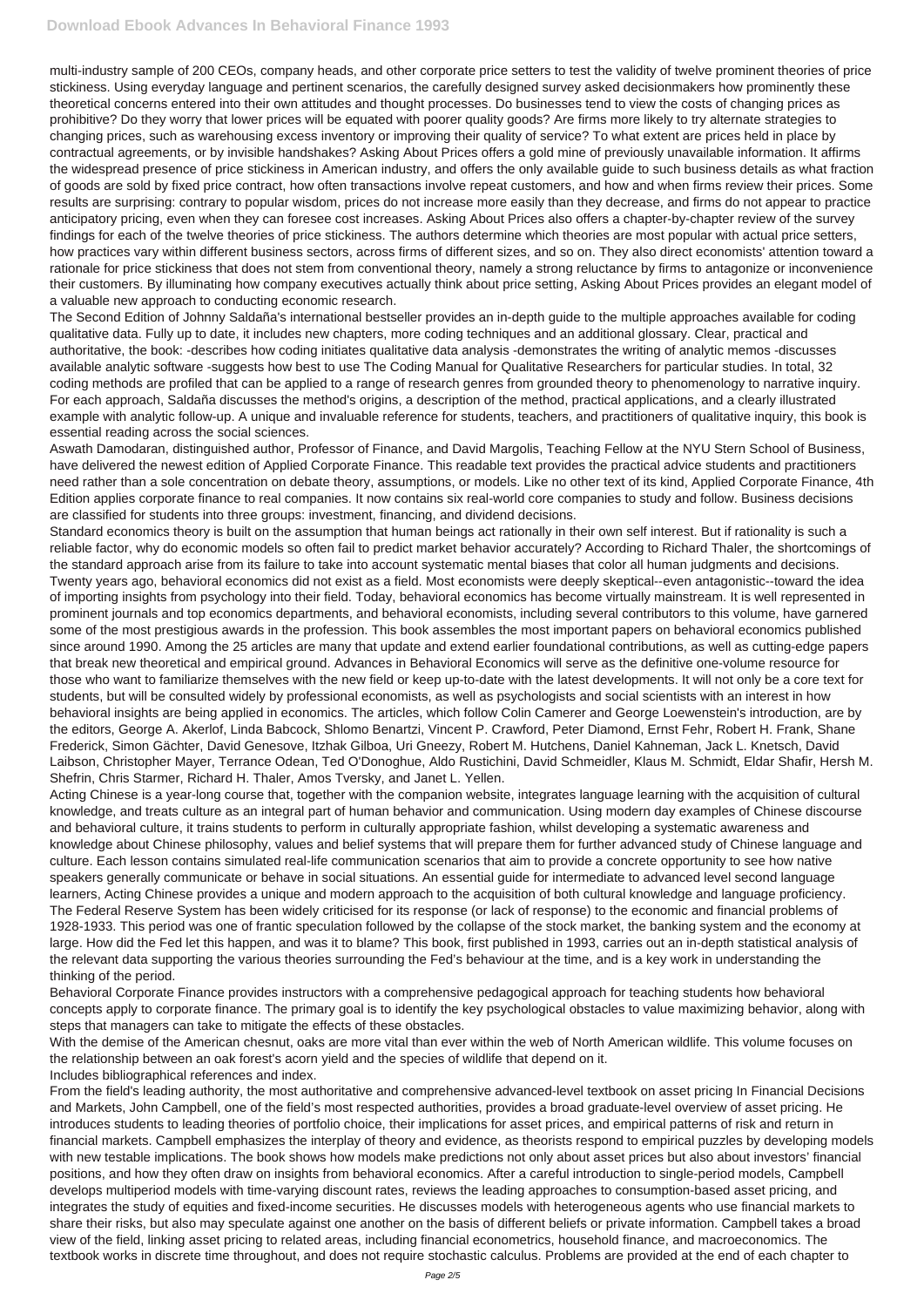challenge students to develop their understanding of the main issues in financial economics. The most comprehensive and balanced textbook on asset pricing available, Financial Decisions and Markets is an essential resource for all graduate students and practitioners in finance and related fields. Integrated treatment of asset pricing theory and empirical evidence Emphasis on investors' decisions Broad view linking the field to financial econometrics, household finance, and macroeconomics Topics treated in discrete time, with no requirement for stochastic calculus Forthcoming solutions manual for problems available to professors

Winner of the Nobel Memorial Prize in Economic Sciences Richard Thaler challenges the received economic wisdom by revealing many of the paradoxes that abound even in the most painstakingly constructed transactions. He presents literate, challenging, and often funny examples of such anomalies as why the winners at auctions are often the real losers—they pay too much and suffer the "winner's curse"—why gamblers bet on long shots at the end of a losing day, why shoppers will save on one appliance only to pass up the identical savings on another, and why sports fans who wouldn't pay more than \$200 for a Super Bowl ticket wouldn't sell one they own for less than \$400. He also demonstrates that markets do not always operate with the traplike efficiency we impute to them.

An internationally renowned specialist in the scientific study of animal behavior explores the bonds between dogs and humans and shows that by observing the cognitive behavior of dogs, a great deal can be learned about how the human mind works.

Protect and grow your finances with help from this definitive and practical guide to behavioral economics—revised and updated to reflect new economic realities. In their fascinating investigation of the ways we handle money, Gary Belsky and Thomas Gilovich reveal the psychological forces—the patterns of thinking and decision making—behind seemingly irrational behavior. They explain why so many otherwise savvy people make foolish financial choices: why investors are too quick to sell winning stocks and too slow to sell losing shares, why home sellers leave money on the table and home buyers don't get the biggest bang for their buck, why borrowers pay too much credit card interest and savers can't sock away as much as they'd like, and why so many of us can't control our spending. Focusing on the decisions we make every day, Belsky and Gilovich provide invaluable guidance for avoiding the financial faux pas that can cost thousands of dollars each year. Filled with fresh insight; practical advice; and lively, illustrative anecdotes, this book gives you the tools you need to harness the powerful science of behavioral economics in any financial environment.

Legendary money manager Peter Lynch explains his own strategies for investing and offers advice for how to pick stocks and mutual funds to assemble a successful investment portfolio. Develop a Winning Investment Strategy—with Expert Advice from "The Nation's #1 Money Manager." Peter Lynch's "invest in what you know" strategy has made him a household name with investors both big and small. An important key to investing, Lynch says, is to remember that stocks are not lottery tickets. There's a company behind every stock and a reason companies—and their stocks—perform the way they do. In this book, Peter Lynch shows you how you can become an expert in a company and how you can build a profitable investment portfolio, based on your own experience and insights and on straightforward do-ityourself research. In Beating the Street, Lynch for the first time explains how to devise a mutual fund strategy, shows his step-by-step strategies for picking stock, and describes how the individual investor can improve his or her investment performance to rival that of the experts. There's no reason the individual investor can't match wits with the experts, and this book will show you how.

Classical and behavioral finance are often seen as being at odds, but the idea of "popularity" has been introduced as a way of reconciling the two approaches. Investors like or dislike various characteristics of securities for rational reasons (as in classical finance) or irrational reasons (as in behavioral finance), which makes the assets popular or unpopular. In the capital markets, popular (unpopular) securities trade at prices that are higher (lower) than they would be otherwise; hence, the shares may provide lower (higher) expected returns.This book builds on this idea and expands it in two major ways. First, it introduces a rigorous asset pricing model, the popularity asset pricing model (PAPM), which adds investor preferences for security characteristics other than the risk and expected return that are part of the capital asset pricing model. A major conclusion of the PAPM is that the expected return of any security is a linear function of not only its systematic risk (beta) but also of all security characteristics that investors care about. The other major contribution of the book is new empirical work that, while confirming the well-known premiums (such as size, value, and liquidity) in a popularity context, supports the popularity hypothesis on the basis of portfolios of stocks based on such characteristics as brand value, sustainable competitive advantage, and reputation. Popularity unifies the factors that affect price in classical finance with those that drive price in behavioral finance, thus creating a unifying theory or bridge between classical and behavioral finance.

Behavioralizing Finance suggests that finance is moving to a new paradigm that combines structural features from neoclassical finance and realistic assumptions from behavioral finance. The behavioralization of finance involves intellectual shifts by two groups - the first shift features neoclassical economists explicitly incorporating psychological elements into their models and the second shift features behavioral economists developing a systematic, rigorous framework. Behavioralizing Finance starts by describing the highlights of the behavioral finance literature and identifying some of the weaknesses of this literature. The remainder of the volume has two main objectives: To discuss works which have emerged since the past surveys appeared, or which those surveys overlooked for one reason or another. To present some ideas about trends toward a unifying framework for behavioral finance that captures some of the rigor in neoclassical finance. Behavioralizing Finance provides a structured approach to behavioral finance in respect to underlying psychological concepts, formal framework, testable hypotheses, and empirical findings. A key theme of the volume is that the future of finance will combine realistic assumptions from behavioral finance and rigorous analysis from neoclassical finance." Racial and ethnic disparities in health care are known to reflect access to care and other issues that arise from differing socioeconomic conditions. There is, however, increasing evidence that even after such differences are accounted for, race and ethnicity remain significant predictors of the quality of health care received. In Unequal Treatment, a panel of experts documents this evidence and explores how persons of color experience the health care environment. The book examines how disparities in treatment may arise in health care systems and looks at aspects of the clinical encounter that may contribute to such disparities. Patients' and providers' attitudes, expectations, and behavior are analyzed. How to intervene? Unequal Treatment offers recommendations for improvements in medical care financing, allocation of care, availability of language translation, community-based care, and other arenas. The committee highlights the potential of cross-cultural education to improve provider-patient communication and offers a detailed look at how to integrate crosscultural learning within the health professions. The book concludes with recommendations for data collection and research initiatives. Unequal Treatment will be vitally important to health care policymakers, administrators, providers, educators, and students as well as advocates for people of color. Financial economics is a fascinating topic where ideas from economics, mathematics and, most recently, psychology are combined to understand financial markets. This book gives a concise introduction into this field and includes for the first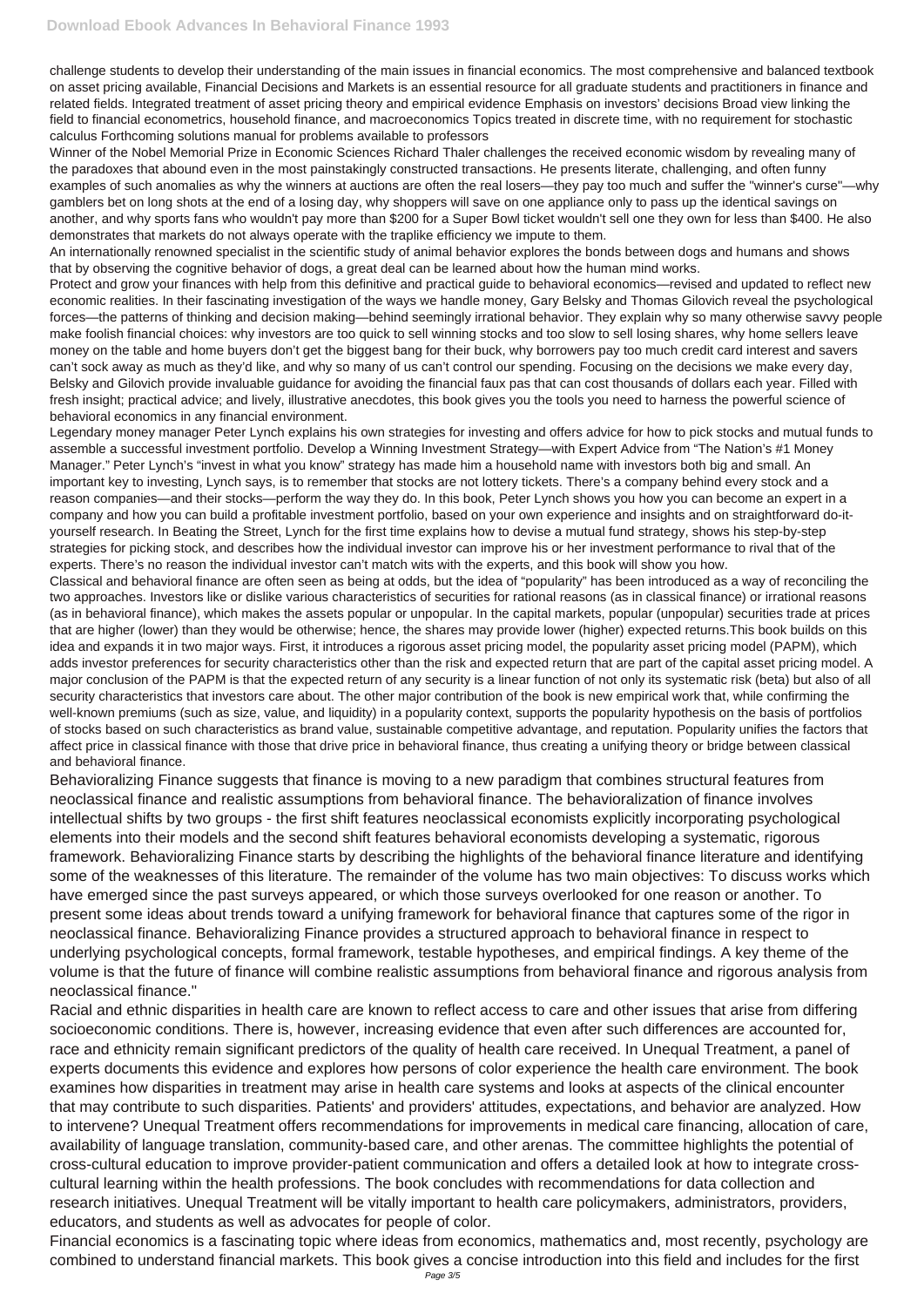time recent results from behavioral finance that help to understand many puzzles in traditional finance. The book is tailor made for master and PhD students and includes tests and exercises that enable the students to keep track of their progress. Parts of the book can also be used on a bachelor level. Researchers will find it particularly useful as a source for recent results in behavioral finance and decision theory.

Arbitrage, State Prices and Portfolio Theory / Philip h. Dybvig and Stephen a. Ross / - Intertemporal Asset Pricing Theory / Darrell Duffle / - Tests of Multifactor Pricing Models, Volatility Bounds and Portfolio Performance / Wayne E. Ferson / - Consumption-Based Asset Pricing / John y Campbell / - The Equity Premium in Retrospect / Rainish Mehra and Edward c. Prescott / - Anomalies and Market Efficiency / William Schwert / - Are Financial Assets Priced Locally or Globally? / G. Andrew Karolyi and Rene M. Stuli / - Microstructure and Asset Pricing / David Easley and Maureen O'hara / - A Survey of Behavioral Finance / Nicholas Barberis and Richard Thaler / - Derivatives / Robert E. Whaley / - Fixed-Income Pricing / Qiang Dai and Kenneth J. Singleton.

This book offers a definitive and wide-ranging overview of developments in behavioral finance over the past ten years. In 1993, the first volume provided the standard reference to this new approach in finance--an approach that, as editor Richard Thaler put it, "entertains the possibility that some of the agents in the economy behave less than fully rationally some of the time." Much has changed since then. Not least, the bursting of the Internet bubble and the subsequent market decline further demonstrated that financial markets often fail to behave as they would if trading were truly dominated by the fully rational investors who populate financial theories. Behavioral finance has made an indelible mark on areas from asset pricing to individual investor behavior to corporate finance, and continues to see exciting empirical and theoretical advances. Advances in Behavioral Finance, Volume II constitutes the essential new resource in the field. It presents twenty recent papers by leading specialists that illustrate the abiding power of behavioral finance--of how specific departures from fully rational decision making by individual market agents can provide explanations of otherwise puzzling market phenomena. As with the first volume, it reaches beyond the world of finance to suggest, powerfully, the importance of pursuing behavioral approaches to other areas of economic life. The contributors are Brad M. Barber, Nicholas Barberis, Shlomo Benartzi, John Y. Campbell, Emil M. Dabora, Daniel Kent, François Degeorge, Kenneth A. Froot, J. B. Heaton, David Hirshleifer, Harrison Hong, Ming Huang, Narasimhan Jegadeesh, Josef Lakonishok, Owen A. Lamont, Roni Michaely, Terrance Odean, Jayendu Patel, Tano Santos, Andrei Shleifer, Robert J. Shiller, Jeremy C. Stein, Avanidhar Subrahmanyam, Richard H. Thaler, Sheridan Titman, Robert W. Vishny, Kent L. Womack, and Richard Zeckhauser.

Recognising that the economy is a complex system with boundedly rational interacting agents, applies complexity modelling to economics and finance.

"Pompian is handing you the magic book, the one that reveals your behavioral flaws and shows you how to avoid them. The tricks to success are here. Read and do not stop until you are one of very few magicians." —Arnold S. Wood, President and Chief Executive Officer, Martingale Asset Management Fear and greed drive markets, as well as good and bad investment decision-making. In Behavioral Finance and Wealth Management, financial expert Michael Pompian shows you, whether you're an investor or a financial advisor, how to make better investment decisions by employing behavioral finance research. Pompian takes a practical approach to the science of behavioral finance and puts it to use in the real world. He reveals 20 of the most prominent individual investor biases and helps you properly modify your asset allocation decisions based on the latest research on behavioral anomalies of individual investors.

This volume explores some of the latest advances in the field of behavioural finance, one of the most dynamic areas in financial economics today. The book shows how, through its use of insights from psychology to better understand the decisions made by investors and corporate managers, behavioural finance has shed new light on several financial puzzles.

In this critical examination of the beginnings of mass communications research in the United States, written from the perspective of an educational historian, Timothy Glander uses archival materials that have not been widely studied to document, contextualize, and interpret the dominant expressions of this field during the time in which it became rooted in American academic life, and tries to give articulation to the larger historical forces that gave the field its fundamental purposes. By mid-century, mass communications researchers had become recognized as experts in describing the effects of the mass media on learning and other social behavior. However, the conditions that promoted and sustained their authority as experts have not been adequately explored. This study analyzes the ideological and historical forces giving rise to, and shaping, their research. Until this study, the history of communications research has been written almost entirely from within the field of communications studies and, as a result, has tended to refrain from asking troubling foundational questions about the origins of the field or to entertain how its emergence shaped educational discourse during the post-World War II period. By examining the intersection between the individual biographies of key leaders in the communications field (Wilbur Schramm, Paul Lazarsfeld, Bernard Berelson, Hadley Cantril, Stuart Dodd, and others) and the larger historical context in which they lived and worked, this book aims to tell part of the story of how the field of communications became divorced from the field of education. The book also examines the work of significant voices on the rise of mass communications study (including C. Wright Mills, William W. Biddle, Paul Goodman, and others) who theorized about the emergence of a mass society. It concludes with a discussion of the contemporary relevance of the theory of a mass society to educational thought and practice. 'This extensively revised edition of A Handbook of Comparative Social Policy provides up-to-date and valuable insights on key concepts and issues, such as globalization, crime, diversity, housing, child poverty, gender inequality, and social policy regimes. To write about these topics, editor Patricia Kennett has gathered an excellent team of researchers, who deal with both the developing and the advanced industrial world. Students of comparative social policy would benefit from Page 4/5